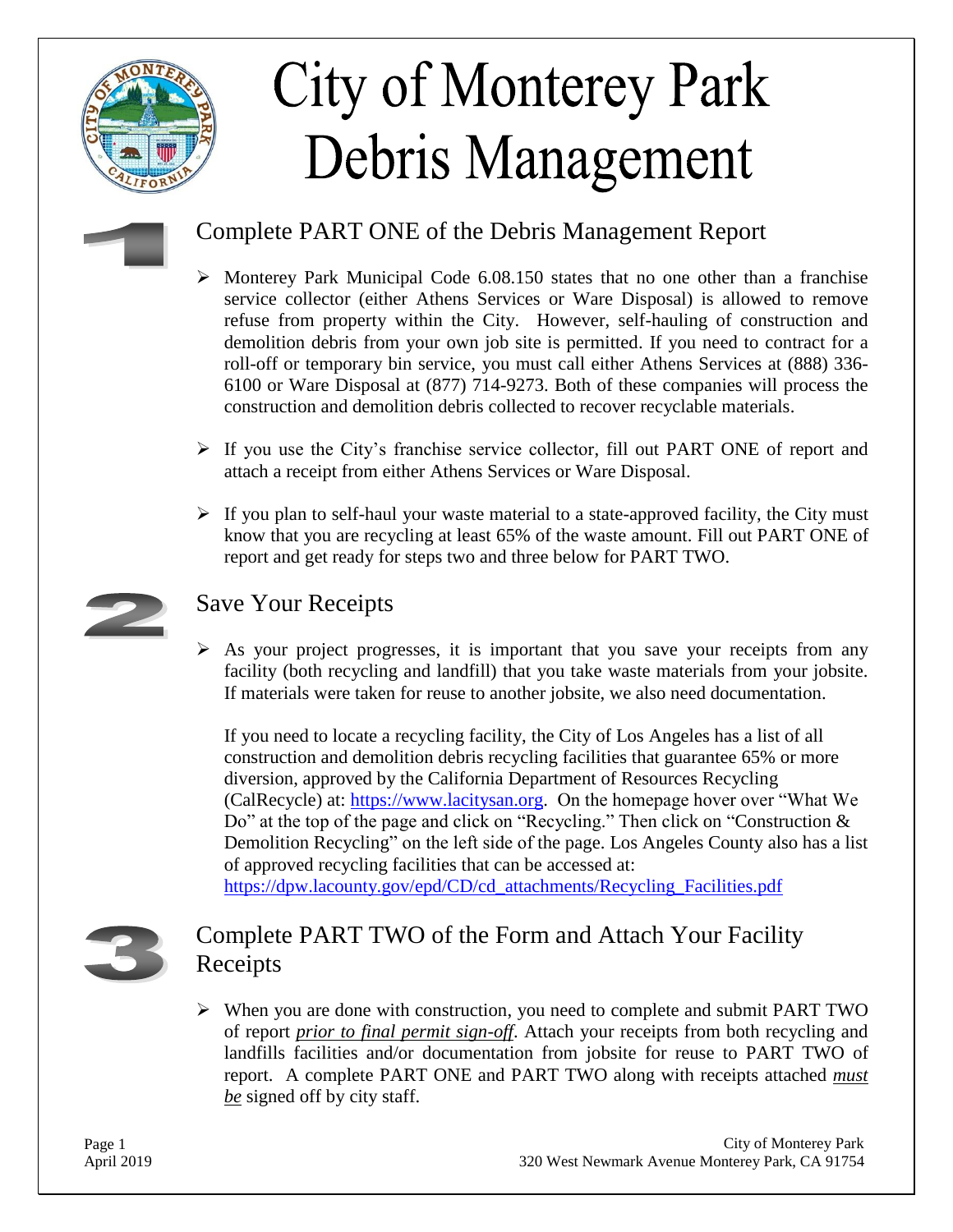# **City of Monterey Park Debris Management Report**

## INSTRUCTIONS



Are you aware that material generated from your project can be recycled?

Monterey Park Municipal Code 16.13.010 incorporates the California Green Building Standards Code 2016 Edition that requires a minimum of 65 percent of the non-hazardous construction and demolition debris generated at the job site to be recycled and/or salvaged.

*You are allowed to self-haul all waste material to a state approved recycling facility but you are not allowed to hire a company that does not have a franchise from the City to collect, transport, and dispose of the waste materials.* Furthermore, if you self-haul your own material from the jobsite you will be required to provide documentation showing that you have diverted 65% of your project's waste from landfill disposal regardless of size in square footage.

Violation of these requirements will result in requiring you to post a performance security for future projects. A repeat violation may result in the inability to pull a construction or demolition permit with the City for one year.

#### **Step 1**: **Before Project Begins:**

- $\triangleright$  Complete PART ONE of report. If you use the City's franchise service collector, attach a receipt from either Athens Services or Ware Disposal to PART ONE of report and return completed form to Public Works Department. Keep a copy of the form and receipt for your records.
- $\triangleright$  If your project involves only roofing material and/or Household Hazardous Waste (HHW), check the appropriate box and return PART ONE of report to Public Works Department and you are finished.
- $\triangleright$  If your project involves <u>only</u> electrical and/or plumbing, this application form is NOT required.

#### **Step 2: During the Project:** *(self-haul projects regardless of square footage)*

Save all weight receipts and/or documentation from disposal sites (recycling centers, landfills, and jobsite reuse, etc.) where materials were taken.

#### **Step 3: Before Final Inspection:** *(self-haul projects regardless of square footage)*

Complete PART TWO of this form and submit receipts/documentation (original or photocopies) verifying that a minimum of 65% of the debris or material generated was diverted from landfill disposal. *Final inspection will not be conducted until documentation has been submitted*.

For more information, please contact the City of Monterey Park Public Works Department at (626) 307-1320.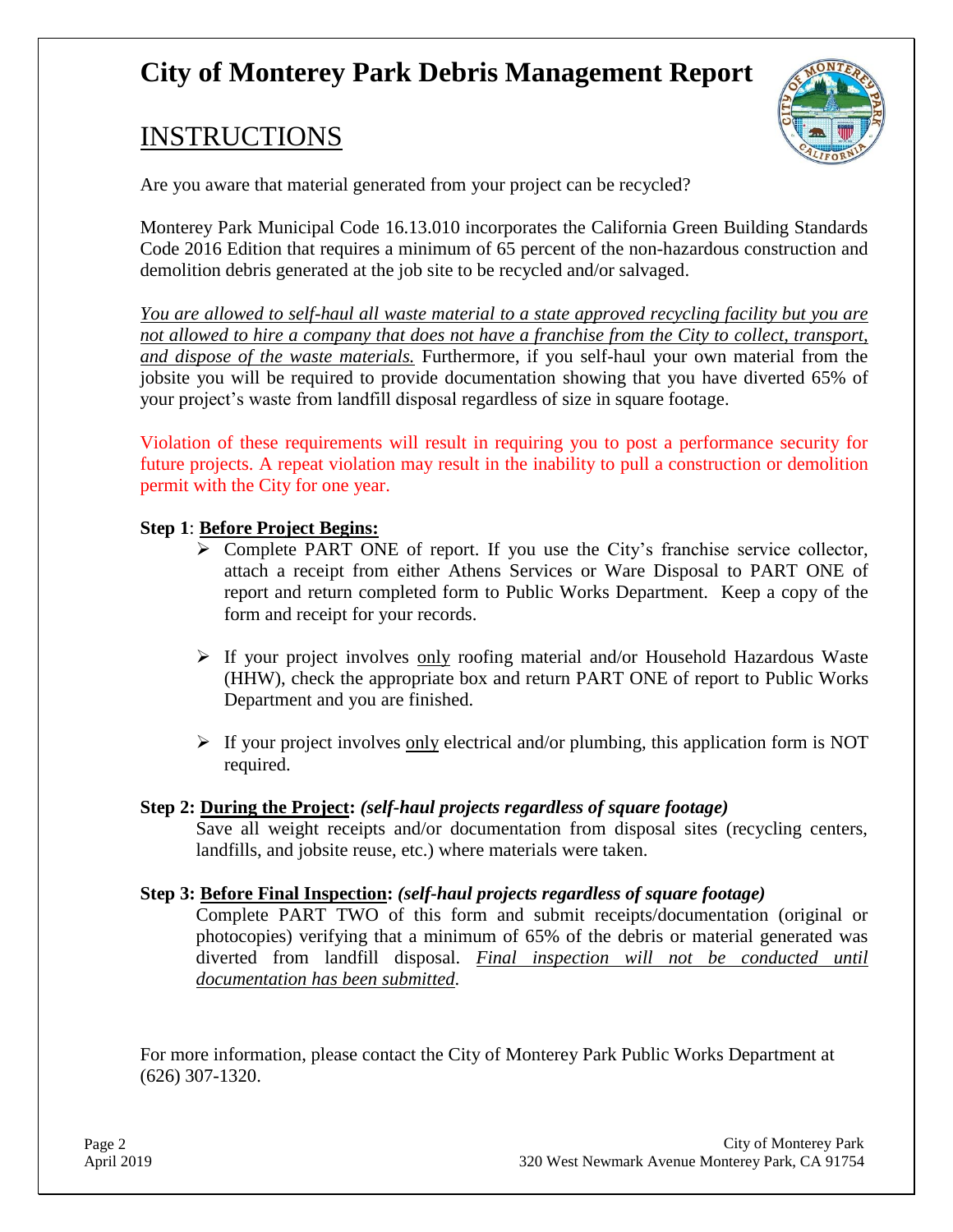# **City of Monterey Park Debris Management Report** PART ONE



**Only completed application will be accepted and processed.**

|                                                                                                                                                                                                                                                                                                                                                                                                                                                                                                                                                                                                                                              |                                                                                                                                                                                                                                                                                                                                                                                                                                                                                                                |                            |                                                                           |                       | Permit Number(s):                                                                                                                       |  |  |  |  |  |
|----------------------------------------------------------------------------------------------------------------------------------------------------------------------------------------------------------------------------------------------------------------------------------------------------------------------------------------------------------------------------------------------------------------------------------------------------------------------------------------------------------------------------------------------------------------------------------------------------------------------------------------------|----------------------------------------------------------------------------------------------------------------------------------------------------------------------------------------------------------------------------------------------------------------------------------------------------------------------------------------------------------------------------------------------------------------------------------------------------------------------------------------------------------------|----------------------------|---------------------------------------------------------------------------|-----------------------|-----------------------------------------------------------------------------------------------------------------------------------------|--|--|--|--|--|
|                                                                                                                                                                                                                                                                                                                                                                                                                                                                                                                                                                                                                                              |                                                                                                                                                                                                                                                                                                                                                                                                                                                                                                                |                            |                                                                           |                       |                                                                                                                                         |  |  |  |  |  |
|                                                                                                                                                                                                                                                                                                                                                                                                                                                                                                                                                                                                                                              |                                                                                                                                                                                                                                                                                                                                                                                                                                                                                                                |                            |                                                                           |                       |                                                                                                                                         |  |  |  |  |  |
| <b>Square Footage:</b> _________________ sq. ft.<br>Date projected for completing job:____________                                                                                                                                                                                                                                                                                                                                                                                                                                                                                                                                           |                                                                                                                                                                                                                                                                                                                                                                                                                                                                                                                |                            |                                                                           |                       |                                                                                                                                         |  |  |  |  |  |
| <b>Project Type:</b> New construction Demolition Renovation                                                                                                                                                                                                                                                                                                                                                                                                                                                                                                                                                                                  |                                                                                                                                                                                                                                                                                                                                                                                                                                                                                                                |                            |                                                                           | Other                 |                                                                                                                                         |  |  |  |  |  |
|                                                                                                                                                                                                                                                                                                                                                                                                                                                                                                                                                                                                                                              |                                                                                                                                                                                                                                                                                                                                                                                                                                                                                                                |                            |                                                                           |                       |                                                                                                                                         |  |  |  |  |  |
|                                                                                                                                                                                                                                                                                                                                                                                                                                                                                                                                                                                                                                              |                                                                                                                                                                                                                                                                                                                                                                                                                                                                                                                |                            | Applicant: Phone: Email: Email:                                           |                       |                                                                                                                                         |  |  |  |  |  |
|                                                                                                                                                                                                                                                                                                                                                                                                                                                                                                                                                                                                                                              |                                                                                                                                                                                                                                                                                                                                                                                                                                                                                                                |                            |                                                                           |                       |                                                                                                                                         |  |  |  |  |  |
|                                                                                                                                                                                                                                                                                                                                                                                                                                                                                                                                                                                                                                              |                                                                                                                                                                                                                                                                                                                                                                                                                                                                                                                |                            |                                                                           |                       |                                                                                                                                         |  |  |  |  |  |
| Please check the appropriate box:                                                                                                                                                                                                                                                                                                                                                                                                                                                                                                                                                                                                            |                                                                                                                                                                                                                                                                                                                                                                                                                                                                                                                |                            |                                                                           |                       |                                                                                                                                         |  |  |  |  |  |
| The project is a New Residential or New Commercial.<br>□<br>The project is a Residential Addition or Alteration where it increases the Building's Condition<br>$\Box$<br>area, volume, or size.<br>The project is Commercial with a permit valuation of \$200,000 or more.<br>□<br>The project involves only roofing material and/or Household Hazardous Waste (HHW).<br>$\Box$<br>(STOP HERE – Debris Management is not required for roofing material and/or HHW only.<br>Return PART ONE of report to Engineering Division and you are finished.)<br>Please check the appropriate box for how the Debris Management is to be accomplished: |                                                                                                                                                                                                                                                                                                                                                                                                                                                                                                                |                            |                                                                           |                       |                                                                                                                                         |  |  |  |  |  |
| $\Box$<br>$\Box$                                                                                                                                                                                                                                                                                                                                                                                                                                                                                                                                                                                                                             | I am contracting with Athens Services (888) 336-6100. A receipt is attached with this form.<br>$\Box$<br>I am contracting with Ware Disposal (877) 714-9273. A receipt is attached with this form.<br>I am self-hauling my material from the site. I agree to divert at least 65% of my waste to a state-<br>approved facility for recycling and <i>understand I must complete and submit PART TWO of report</i><br>with receipts attached prior to final inspection showing waste material properly recycled. |                            |                                                                           |                       |                                                                                                                                         |  |  |  |  |  |
| <b>Expected debris from this project:</b> check all that apply.                                                                                                                                                                                                                                                                                                                                                                                                                                                                                                                                                                              |                                                                                                                                                                                                                                                                                                                                                                                                                                                                                                                |                            |                                                                           |                       |                                                                                                                                         |  |  |  |  |  |
| ▫<br>$\Box$<br>$\Box$                                                                                                                                                                                                                                                                                                                                                                                                                                                                                                                                                                                                                        | Asphalt/Concrete<br>Brick/Masonry Tile<br>Doors, windows,<br>Cabinets, fixtures, etc                                                                                                                                                                                                                                                                                                                                                                                                                           | $\Box$<br>$\Box$<br>$\Box$ | Glass<br>Metals<br>Mixed Loads (i.e. Trash,<br>plastics, packaging, etc.) | □<br>□<br>$\Box$<br>□ | Roofing material<br>Soils<br>Wood<br>Drywalls<br>*REMINDER: Failure to submit PART TWO (if required) will require you to submit a \$500 |  |  |  |  |  |

 *cash bond for your next project. The third violation will result in the inability to pull a permit for one year.*

**Applicant Signature: \_\_\_\_\_\_\_\_\_\_\_\_\_\_\_\_\_\_\_\_\_\_\_\_\_\_\_\_\_\_\_\_\_\_\_\_\_ Date: \_\_\_\_\_\_\_\_\_\_\_\_\_\_\_\_\_**

 City of Monterey Park April 2019 320 West Newmark Avenue Monterey Park, CA 91754

Page 3